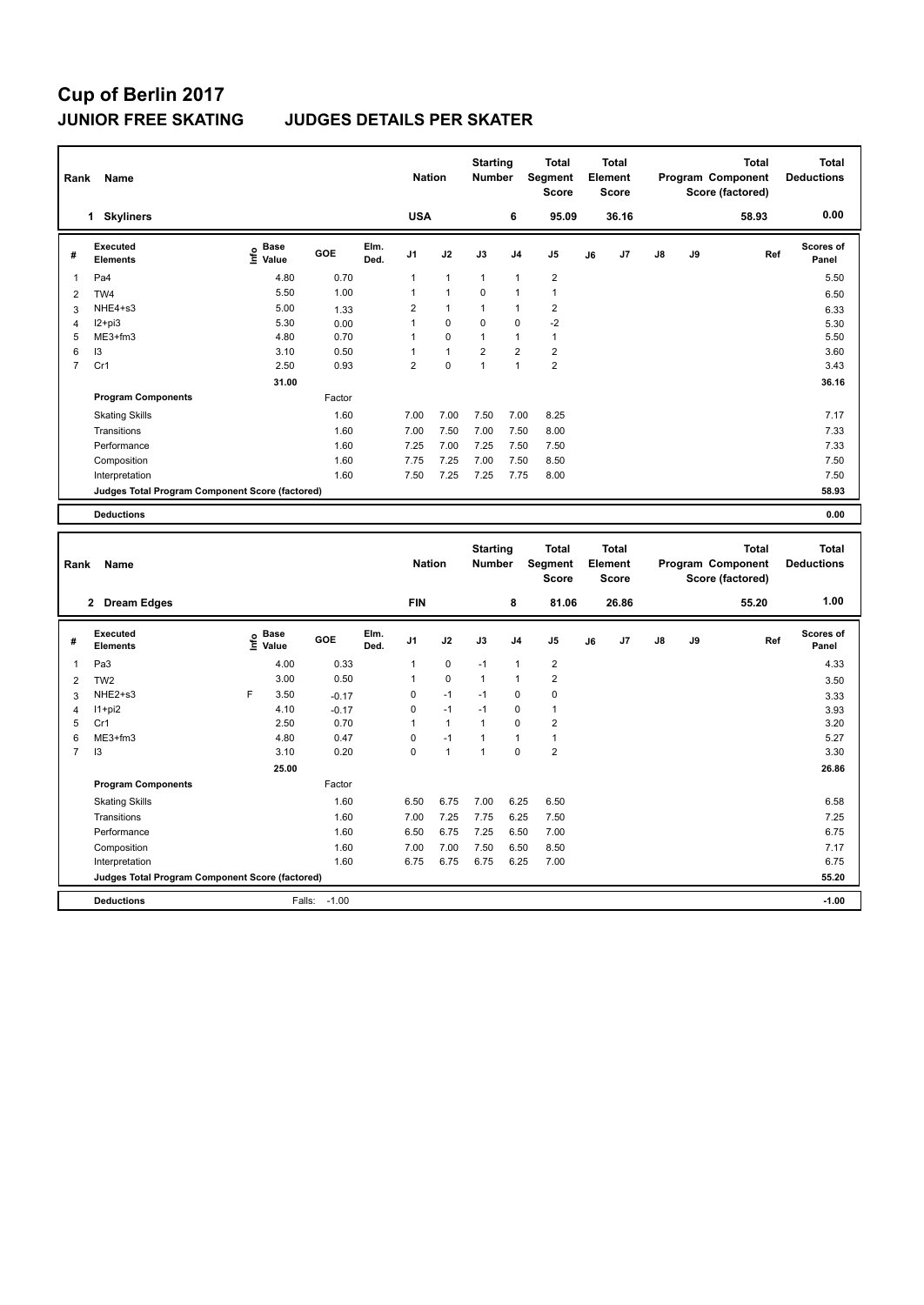# **Cup of Berlin 2017**

### **JUNIOR FREE SKATING JUDGES DETAILS PER SKATER**

| Rank<br>Name   |                                                 |   |                                  |         |              | <b>Nation</b>  |              | <b>Starting</b><br><b>Number</b> |                | <b>Total</b><br>Segment<br><b>Score</b> |    | <b>Total</b><br>Element<br><b>Score</b> |               |    | <b>Total</b><br>Program Component<br>Score (factored) | <b>Total</b><br><b>Deductions</b> |
|----------------|-------------------------------------------------|---|----------------------------------|---------|--------------|----------------|--------------|----------------------------------|----------------|-----------------------------------------|----|-----------------------------------------|---------------|----|-------------------------------------------------------|-----------------------------------|
|                | <b>Valley Bay Synchro</b><br>3                  |   |                                  |         |              | <b>FIN</b>     |              |                                  | 5              | 74.23                                   |    | 30.50                                   |               |    | 45.73                                                 | 2.00                              |
| #              | <b>Executed</b><br><b>Elements</b>              |   | <b>Base</b><br>e Base<br>⊆ Value | GOE     | Elm.<br>Ded. | J <sub>1</sub> | J2           | J3                               | J <sub>4</sub> | J <sub>5</sub>                          | J6 | J <sub>7</sub>                          | $\mathsf{J}8$ | J9 | Ref                                                   | <b>Scores of</b><br>Panel         |
| 1              | $13 + pi3$                                      |   | 6.00                             | 1.00    |              | 1              | $\mathbf{1}$ | 1                                | $\overline{1}$ | $\overline{2}$                          |    |                                         |               |    |                                                       | 7.00                              |
| $\overline{2}$ | TW <sub>3</sub>                                 |   | 4.50                             | 0.47    |              | 1              | $\mathbf 0$  | $\mathbf{1}$                     | $\mathbf 0$    | $\overline{1}$                          |    |                                         |               |    |                                                       | 4.97                              |
| 3              | ME3+fm3                                         |   | 4.80                             | 0.47    |              | 1              | $\mathbf 0$  | $\mathbf 0$                      | $\mathbf{1}$   | $\mathbf{1}$                            |    |                                         |               |    |                                                       | 5.27                              |
| 4              | Pa4                                             | F | 4.80                             | $-1.40$ |              | $-2$           | $-2$         | $-2$                             | $-2$           | $-2$                                    |    |                                         |               |    |                                                       | 3.40                              |
| 5              | 13                                              |   | 3.10                             | 0.00    |              | 0              | $\mathbf 0$  | $\Omega$                         | $\mathbf 0$    | $\mathbf{1}$                            |    |                                         |               |    |                                                       | 3.10                              |
| 6              | NHE3+s3                                         |   | 4.50                             | $-0.47$ |              | 0              | $-1$         | $-1$                             | $-1$           | 0                                       |    |                                         |               |    |                                                       | 4.03                              |
| 7              | Cr1                                             |   | 2.50                             | 0.23    |              | 1              | $\pmb{0}$    | 0                                | $\mathbf 0$    | $\overline{1}$                          |    |                                         |               |    |                                                       | 2.73                              |
|                |                                                 |   | 30.20                            |         |              |                |              |                                  |                |                                         |    |                                         |               |    |                                                       | 30.50                             |
|                | <b>Program Components</b>                       |   |                                  | Factor  |              |                |              |                                  |                |                                         |    |                                         |               |    |                                                       |                                   |
|                | <b>Skating Skills</b>                           |   |                                  | 1.60    |              | 6.00           | 5.75         | 5.75                             | 5.00           | 5.25                                    |    |                                         |               |    |                                                       | 5.58                              |
|                | Transitions                                     |   |                                  | 1.60    |              | 6.00           | 5.75         | 5.00                             | 5.00           | 6.00                                    |    |                                         |               |    |                                                       | 5.58                              |
|                | Performance                                     |   |                                  | 1.60    |              | 5.75           | 5.50         | 5.25                             | 5.00           | 5.75                                    |    |                                         |               |    |                                                       | 5.50                              |
|                | Composition                                     |   |                                  | 1.60    |              | 6.25           | 6.00         | 5.50                             | 5.50           | 6.50                                    |    |                                         |               |    |                                                       | 5.92                              |
|                | Interpretation                                  |   |                                  | 1.60    |              | 6.25           | 6.25         | 5.75                             | 5.50           | 6.00                                    |    |                                         |               |    |                                                       | 6.00                              |
|                | Judges Total Program Component Score (factored) |   |                                  |         |              |                |              |                                  |                |                                         |    |                                         |               |    |                                                       | 45.73                             |
|                | <b>Deductions</b>                               |   | Falls:                           | $-2.00$ |              |                |              |                                  |                |                                         |    |                                         |               |    |                                                       | $-2.00$                           |
|                |                                                 |   |                                  |         |              |                |              |                                  |                |                                         |    |                                         |               |    |                                                       |                                   |

|                | Name<br>Rank                                    |      |                      |         |              | <b>Nation</b>  |             | <b>Starting</b><br><b>Number</b> |                | <b>Total</b><br>Segment<br><b>Score</b> |    | <b>Total</b><br>Element<br><b>Score</b> |               |    | <b>Total</b><br>Program Component<br>Score (factored) | <b>Total</b><br><b>Deductions</b> |
|----------------|-------------------------------------------------|------|----------------------|---------|--------------|----------------|-------------|----------------------------------|----------------|-----------------------------------------|----|-----------------------------------------|---------------|----|-------------------------------------------------------|-----------------------------------|
|                | 4 Team Berlin Juniors                           |      |                      |         |              | <b>GER</b>     |             |                                  | 3              | 68.27                                   |    | 26.40                                   |               |    | 43.87                                                 | 2.00                              |
| #              | Executed<br><b>Elements</b>                     | ١nf٥ | <b>Base</b><br>Value | GOE     | Elm.<br>Ded. | J <sub>1</sub> | J2          | J3                               | J <sub>4</sub> | J <sub>5</sub>                          | J6 | J7                                      | $\mathsf{J}8$ | J9 | Ref                                                   | Scores of<br>Panel                |
| 1              | TW <sub>3</sub>                                 |      | 4.50                 | 0.47    |              | 0              | $\mathbf 0$ | 1                                | $\overline{1}$ | $\overline{1}$                          |    |                                         |               |    |                                                       | 4.97                              |
| $\overline{2}$ | 13                                              |      | 3.10                 | 0.30    |              | 1              | $\mathbf 0$ | 1                                | $\overline{1}$ | $\mathbf{1}$                            |    |                                         |               |    |                                                       | 3.40                              |
| 3              | $ME2+fm2$                                       |      | 3.00                 | 0.00    |              | 0              | $-1$        | 0                                | 0              | $\pmb{0}$                               |    |                                         |               |    |                                                       | 3.00                              |
| 4              | $13 + pi2$                                      |      | 5.30                 | 0.23    |              | 1              | $\pmb{0}$   | 0                                | $\overline{1}$ | 0                                       |    |                                         |               |    |                                                       | 5.53                              |
| 5              | NHE3+s1                                         | F    | 3.50                 | $-0.83$ |              | $-2$           | $-2$        | $-2$                             | $-1$           | $-1$                                    |    |                                         |               |    |                                                       | 2.67                              |
| 6              | Pa <sub>3</sub>                                 |      | 4.00                 | 0.33    |              | 0              | $\mathbf 0$ | $\overline{1}$                   | $\overline{1}$ | $\mathbf{1}$                            |    |                                         |               |    |                                                       | 4.33                              |
| $\overline{7}$ | Cr1                                             |      | 2.50                 | 0.00    |              | 0              | $\mathbf 0$ | $\mathbf 0$                      | $\overline{1}$ | $\pmb{0}$                               |    |                                         |               |    |                                                       | 2.50                              |
|                |                                                 |      | 25.90                |         |              |                |             |                                  |                |                                         |    |                                         |               |    |                                                       | 26.40                             |
|                | <b>Program Components</b>                       |      |                      | Factor  |              |                |             |                                  |                |                                         |    |                                         |               |    |                                                       |                                   |
|                | <b>Skating Skills</b>                           |      |                      | 1.60    |              | 5.00           | 4.75        | 5.50                             | 6.00           | 5.00                                    |    |                                         |               |    |                                                       | 5.17                              |
|                | Transitions                                     |      |                      | 1.60    |              | 5.00           | 5.25        | 6.25                             | 6.50           | 5.50                                    |    |                                         |               |    |                                                       | 5.67                              |
|                | Performance                                     |      |                      | 1.60    |              | 4.50           | 5.00        | 5.50                             | 6.25           | 5.50                                    |    |                                         |               |    |                                                       | 5.33                              |
|                | Composition                                     |      |                      | 1.60    |              | 4.75           | 5.25        | 5.75                             | 6.50           | 5.50                                    |    |                                         |               |    |                                                       | 5.50                              |
|                | Interpretation                                  |      |                      | 1.60    |              | 4.75           | 5.25        | 6.00                             | 6.50           | 6.00                                    |    |                                         |               |    |                                                       | 5.75                              |
|                | Judges Total Program Component Score (factored) |      |                      |         |              |                |             |                                  |                |                                         |    |                                         |               |    |                                                       | 43.87                             |
|                | <b>Deductions</b>                               |      | Falls:               | $-2.00$ |              |                |             |                                  |                |                                         |    |                                         |               |    |                                                       | $-2.00$                           |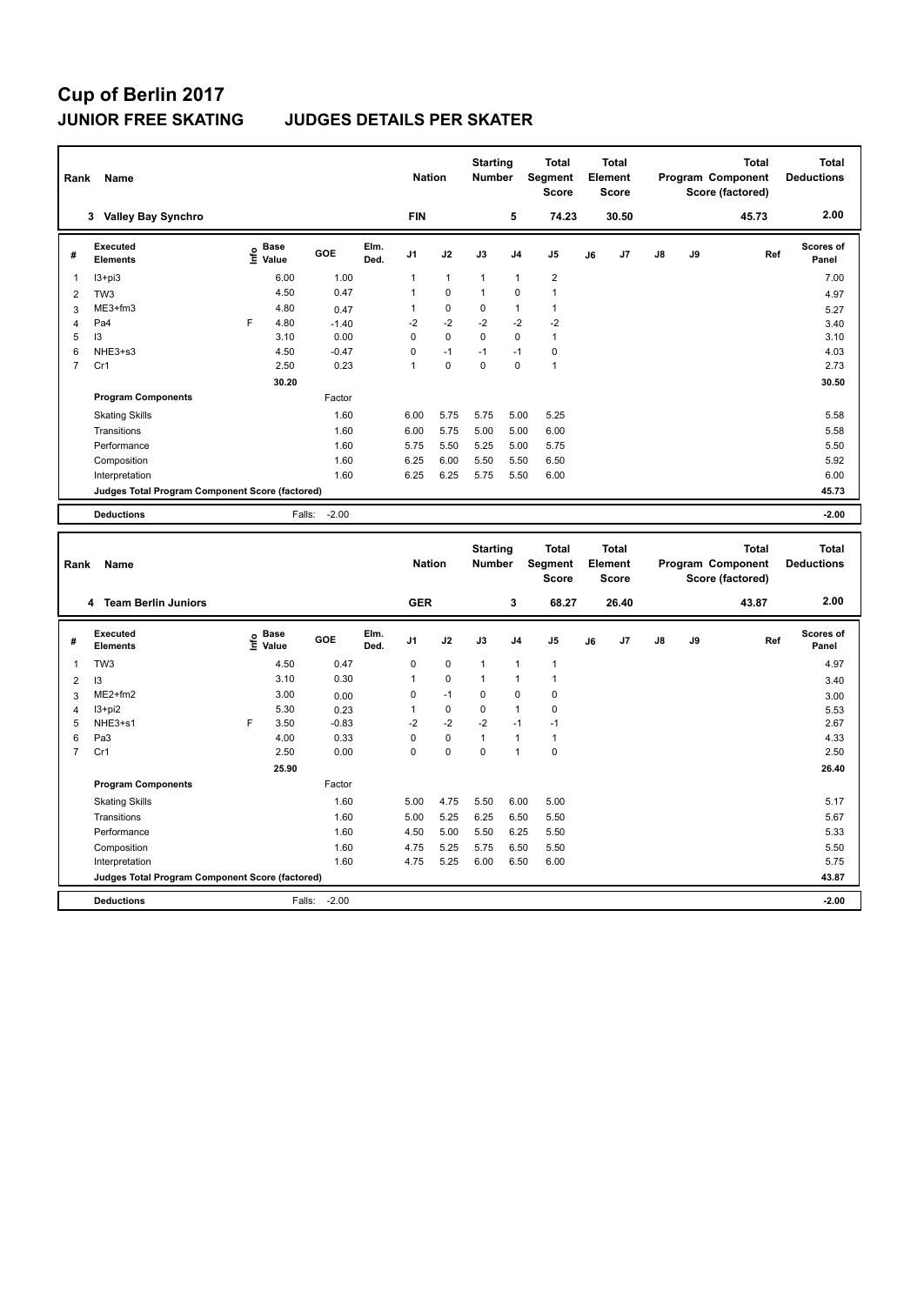## **Cup of Berlin 2017 JUNIOR FREE SKATING JUDGES DETAILS PER SKATER**

|                | Rank<br>Name                                    |                                  |         |              | <b>Nation</b>  |             | <b>Starting</b><br><b>Number</b> |                | <b>Total</b><br>Segment<br><b>Score</b> |    | <b>Total</b><br>Element<br><b>Score</b> |               |    | Total<br>Program Component<br>Score (factored) | <b>Total</b><br><b>Deductions</b> |
|----------------|-------------------------------------------------|----------------------------------|---------|--------------|----------------|-------------|----------------------------------|----------------|-----------------------------------------|----|-----------------------------------------|---------------|----|------------------------------------------------|-----------------------------------|
|                | <b>Hot Shivers Junior</b><br>5.                 |                                  |         |              | <b>ITA</b>     |             |                                  | 9              | 62.49                                   |    | 23.02                                   |               |    | 39.47                                          | 0.00                              |
| #              | Executed<br><b>Elements</b>                     | <b>Base</b><br>e Base<br>⊆ Value | GOE     | Elm.<br>Ded. | J <sub>1</sub> | J2          | J3                               | J <sub>4</sub> | J <sub>5</sub>                          | J6 | J <sub>7</sub>                          | $\mathsf{J}8$ | J9 | Ref                                            | Scores of<br>Panel                |
| 1              | $13+pi1$                                        | 4.70                             | 0.33    |              | 1              | $\mathbf 0$ | $\mathbf{1}$                     | $\mathbf{1}$   | 0                                       |    |                                         |               |    |                                                | 5.03                              |
| $\overline{2}$ | TW <sub>2</sub>                                 | 3.00                             | $-0.17$ |              | 0              | $-1$        | $-1$                             | 0              | 0                                       |    |                                         |               |    |                                                | 2.83                              |
| 3              | Pa <sub>3</sub>                                 | 4.00                             | 0.00    |              | 0              | 0           | $\Omega$                         | 0              | 0                                       |    |                                         |               |    |                                                | 4.00                              |
| 4              | ME3+fm2                                         | 4.00                             | $-0.17$ |              | $-1$           | $\mathbf 0$ | 0                                | 0              | $-1$                                    |    |                                         |               |    |                                                | 3.83                              |
| 5              | 12                                              | 2.60                             | 0.00    |              | 1              | 0           | $-1$                             | 0              | 0                                       |    |                                         |               |    |                                                | 2.60                              |
| 6              | NHE2+s1                                         | 2.50                             | $-0.27$ |              | 0              | $-1$        | 0                                | $-1$           | $-1$                                    |    |                                         |               |    |                                                | 2.23                              |
| 7              | Co1                                             | 2.50                             | 0.00    |              | 0              | $\mathbf 0$ | 0                                | 0              | $-1$                                    |    |                                         |               |    |                                                | 2.50                              |
|                |                                                 | 23.30                            |         |              |                |             |                                  |                |                                         |    |                                         |               |    |                                                | 23.02                             |
|                | <b>Program Components</b>                       |                                  | Factor  |              |                |             |                                  |                |                                         |    |                                         |               |    |                                                |                                   |
|                | <b>Skating Skills</b>                           |                                  | 1.60    |              | 5.00           | 5.25        | 5.25                             | 4.50           | 4.50                                    |    |                                         |               |    |                                                | 4.92                              |
|                | Transitions                                     |                                  | 1.60    |              | 5.00           | 5.50        | 4.75                             | 4.25           | 4.25                                    |    |                                         |               |    |                                                | 4.67                              |
|                | Performance                                     |                                  | 1.60    |              | 5.00           | 5.25        | 5.00                             | 4.50           | 4.50                                    |    |                                         |               |    |                                                | 4.83                              |
|                | Composition                                     |                                  | 1.60    |              | 5.50           | 5.25        | 5.50                             | 4.50           | 5.00                                    |    |                                         |               |    |                                                | 5.25                              |
|                | Interpretation                                  |                                  | 1.60    |              | 5.25           | 5.00        | 5.00                             | 4.25           | 5.00                                    |    |                                         |               |    |                                                | 5.00                              |
|                | Judges Total Program Component Score (factored) |                                  |         |              |                |             |                                  |                |                                         |    |                                         |               |    |                                                | 39.47                             |
|                | <b>Deductions</b>                               |                                  |         |              |                |             |                                  |                |                                         |    |                                         |               |    |                                                | 0.00                              |

| Rank | Name                                            |                                  |         |              | <b>Nation</b>  |             | <b>Starting</b><br><b>Number</b> |                | <b>Total</b><br>Segment<br><b>Score</b> |    | <b>Total</b><br>Element<br><b>Score</b> |    |    | <b>Total</b><br>Program Component<br>Score (factored) | <b>Total</b><br><b>Deductions</b> |
|------|-------------------------------------------------|----------------------------------|---------|--------------|----------------|-------------|----------------------------------|----------------|-----------------------------------------|----|-----------------------------------------|----|----|-------------------------------------------------------|-----------------------------------|
|      | Team Jeanne d'Arc<br>6                          |                                  |         |              | <b>FRA</b>     |             |                                  | 1              | 61.96                                   |    | 21.70                                   |    |    | 40.26                                                 | 0.00                              |
| #    | <b>Executed</b><br><b>Elements</b>              | <b>Base</b><br>e Base<br>⊆ Value | GOE     | Elm.<br>Ded. | J <sub>1</sub> | J2          | J3                               | J <sub>4</sub> | J <sub>5</sub>                          | J6 | J <sub>7</sub>                          | J8 | J9 | Ref                                                   | <b>Scores of</b><br>Panel         |
| 1    | $ME2+fm2$                                       | 3.00                             | 0.30    |              | 1              | $\mathbf 0$ | $\mathbf{1}$                     | 1              | $\overline{2}$                          |    |                                         |    |    |                                                       | 3.30                              |
| 2    | NHE <sub>2+s1</sub>                             | 2.50                             | $-0.13$ |              | 0              | $-1$        | $-1$                             | 0              | $\mathbf 0$                             |    |                                         |    |    |                                                       | 2.37                              |
| 3    | Pa <sub>3</sub>                                 | 4.00                             | 0.33    |              | 0              | 0           | $\mathbf{1}$                     | 1              | $\mathbf{1}$                            |    |                                         |    |    |                                                       | 4.33                              |
| 4    | Co1                                             | 2.50                             | $-0.10$ |              |                | $-1$        | $-1$                             | 0              | 0                                       |    |                                         |    |    |                                                       | 2.40                              |
| 5    | 13                                              | 3.10                             | 0.10    |              | 0              | $\mathbf 0$ | $\mathbf{1}$                     | 0              | $\mathbf{1}$                            |    |                                         |    |    |                                                       | 3.20                              |
| 6    | TW <sub>1</sub>                                 | 2.00                             | 0.00    |              | $\Omega$       | 0           | $-1$                             | 0              | 0                                       |    |                                         |    |    |                                                       | 2.00                              |
| 7    | $12+pi1$                                        | 4.10                             | 0.00    |              | 0              | $-1$        | 0                                | 0              | $\mathbf{1}$                            |    |                                         |    |    |                                                       | 4.10                              |
|      |                                                 | 21.20                            |         |              |                |             |                                  |                |                                         |    |                                         |    |    |                                                       | 21.70                             |
|      | <b>Program Components</b>                       |                                  | Factor  |              |                |             |                                  |                |                                         |    |                                         |    |    |                                                       |                                   |
|      | <b>Skating Skills</b>                           |                                  | 1.60    |              | 4.50           | 3.75        | 5.25                             | 5.00           | 5.50                                    |    |                                         |    |    |                                                       | 4.92                              |
|      | Transitions                                     |                                  | 1.60    |              | 4.50           | 3.75        | 4.75                             | 5.25           | 5.75                                    |    |                                         |    |    |                                                       | 4.83                              |
|      | Performance                                     |                                  | 1.60    |              | 4.50           | 3.50        | 5.50                             | 5.25           | 6.00                                    |    |                                         |    |    |                                                       | 5.08                              |
|      | Composition                                     |                                  | 1.60    |              | 5.00           | 3.50        | 5.25                             | 5.50           | 6.50                                    |    |                                         |    |    |                                                       | 5.25                              |
|      | Interpretation                                  |                                  | 1.60    |              | 4.75           | 3.50        | 5.00                             | 5.50           | 6.25                                    |    |                                         |    |    |                                                       | 5.08                              |
|      | Judges Total Program Component Score (factored) |                                  |         |              |                |             |                                  |                |                                         |    |                                         |    |    |                                                       | 40.26                             |
|      | <b>Deductions</b>                               |                                  |         |              |                |             |                                  |                |                                         |    |                                         |    |    |                                                       | 0.00                              |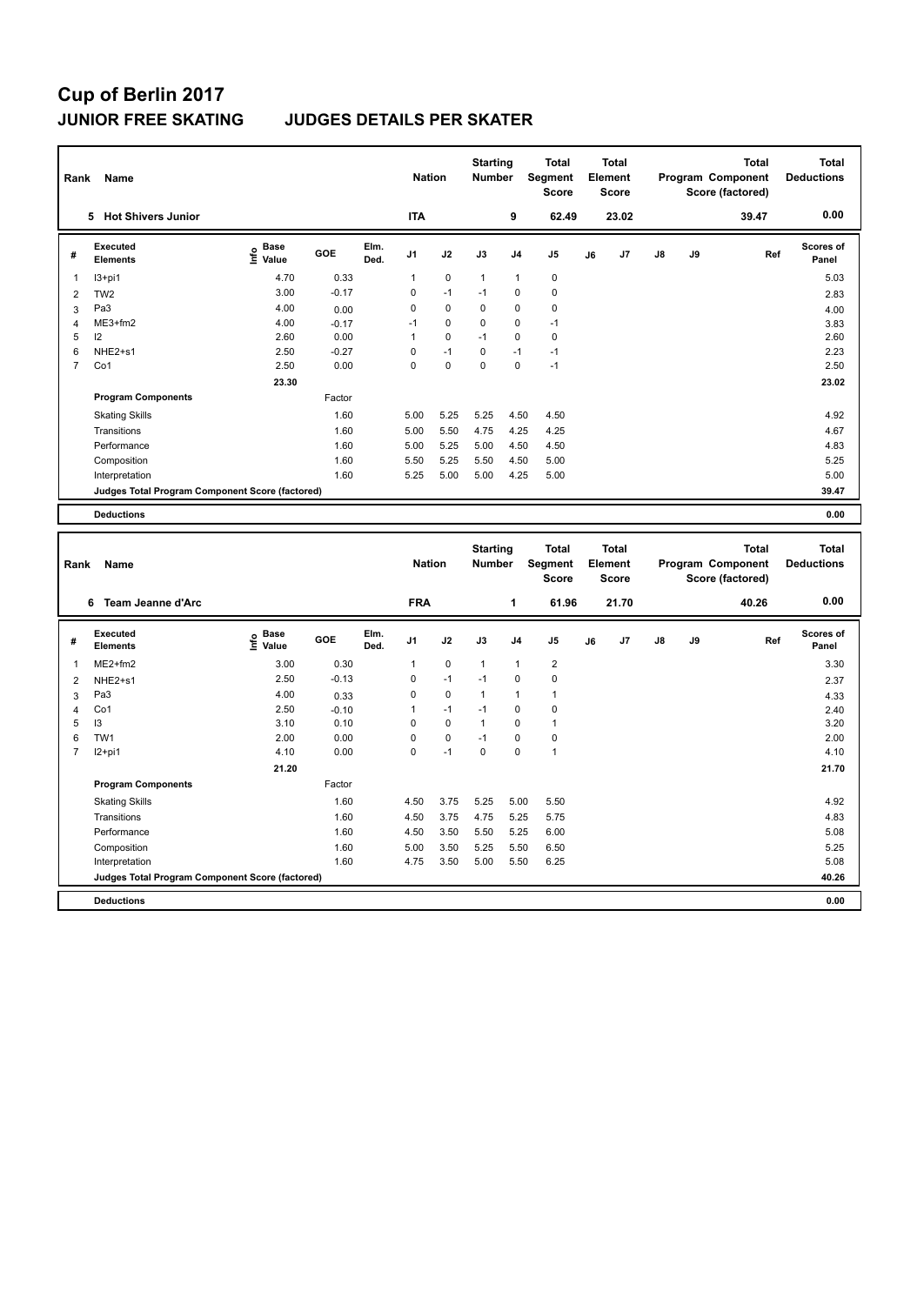# **Cup of Berlin 2017**

### **JUNIOR FREE SKATING JUDGES DETAILS PER SKATER**

| Rank           | Name                                            |                                  |         | <b>Nation</b> |                | <b>Starting</b><br><b>Number</b> |      | <b>Total</b><br><b>Segment</b><br><b>Score</b> |                | <b>Total</b><br>Element<br><b>Score</b> |       |    | <b>Total</b><br>Program Component<br>Score (factored) | <b>Total</b><br><b>Deductions</b> |                           |
|----------------|-------------------------------------------------|----------------------------------|---------|---------------|----------------|----------------------------------|------|------------------------------------------------|----------------|-----------------------------------------|-------|----|-------------------------------------------------------|-----------------------------------|---------------------------|
|                | <b>Team Darlings</b><br>7                       |                                  |         |               | <b>CZE</b>     |                                  |      | 4                                              | 60.37          |                                         | 20.50 |    |                                                       | 39.87                             | 0.00                      |
| #              | Executed<br><b>Elements</b>                     | <b>Base</b><br>e Base<br>E Value | GOE     | Elm.<br>Ded.  | J <sub>1</sub> | J2                               | J3   | J <sub>4</sub>                                 | J <sub>5</sub> | J6                                      | J7    | J8 | J9                                                    | Ref                               | <b>Scores of</b><br>Panel |
| 1              | Cr1                                             | 2.50                             | 0.70    |               | 1              | $\mathbf{1}$                     | 1    | $\mathbf{1}$                                   | $\overline{2}$ |                                         |       |    |                                                       |                                   | 3.20                      |
| $\overline{2}$ | $11+pi2$                                        | 4.10                             | $-0.50$ |               | $-1$           | $-1$                             | $-1$ | $-1$                                           | 0              |                                         |       |    |                                                       |                                   | 3.60                      |
| 3              | $ME3+fm2$                                       | 4.00                             | 0.00    |               | 0              | 0                                | $-1$ | $\Omega$                                       | 0              |                                         |       |    |                                                       |                                   | 4.00                      |
| 4              | Pa <sub>2</sub>                                 | 3.00                             | $-0.20$ |               | $-1$           | $-1$                             | $-1$ | $\mathbf{1}$                                   | 0              |                                         |       |    |                                                       |                                   | 2.80                      |
| 5              | NHE2+s1                                         | 2.50                             | $-0.40$ |               | $-1$           | $-1$                             | $-1$ | $-1$                                           | 0              |                                         |       |    |                                                       |                                   | 2.10                      |
| 6              | TW <sub>1</sub>                                 | 2.00                             | 0.00    |               | 0              | $\mathbf 0$                      | $-1$ | 0                                              | $\mathbf 0$    |                                         |       |    |                                                       |                                   | 2.00                      |
| $\overline{7}$ | 13                                              | 3.10                             | $-0.30$ |               | $-1$           | $-1$                             | $-1$ | $\mathbf 0$                                    | $-1$           |                                         |       |    |                                                       |                                   | 2.80                      |
|                |                                                 | 21.20                            |         |               |                |                                  |      |                                                |                |                                         |       |    |                                                       |                                   | 20.50                     |
|                | <b>Program Components</b>                       |                                  | Factor  |               |                |                                  |      |                                                |                |                                         |       |    |                                                       |                                   |                           |
|                | <b>Skating Skills</b>                           |                                  | 1.60    |               | 4.00           | 4.75                             | 5.00 | 5.25                                           | 5.00           |                                         |       |    |                                                       |                                   | 4.92                      |
|                | Transitions                                     |                                  | 1.60    |               | 4.00           | 4.75                             | 4.75 | 5.75                                           | 4.75           |                                         |       |    |                                                       |                                   | 4.75                      |
|                | Performance                                     |                                  | 1.60    |               | 4.00           | 4.75                             | 4.50 | 5.50                                           | 4.50           |                                         |       |    |                                                       |                                   | 4.58                      |
|                | Composition                                     |                                  | 1.60    |               | 4.50           | 5.25                             | 5.50 | 5.75                                           | 5.75           |                                         |       |    |                                                       |                                   | 5.50                      |
|                | Interpretation                                  |                                  | 1.60    |               | 4.25           | 5.50                             | 4.50 | 6.00                                           | 5.50           |                                         |       |    |                                                       |                                   | 5.17                      |
|                | Judges Total Program Component Score (factored) |                                  |         |               |                |                                  |      |                                                |                |                                         |       |    |                                                       |                                   | 39.87                     |
|                | <b>Deductions</b>                               |                                  |         |               |                |                                  |      |                                                |                |                                         |       |    |                                                       |                                   | 0.00                      |

|                | Name<br>Rank                                    |                                  |         |              | <b>Nation</b>  |      | <b>Starting</b><br><b>Number</b> |                | <b>Total</b><br>Segment<br><b>Score</b> |    | <b>Total</b><br>Element<br><b>Score</b> |               |    | <b>Total</b><br>Program Component<br>Score (factored) | <b>Total</b><br><b>Deductions</b> |
|----------------|-------------------------------------------------|----------------------------------|---------|--------------|----------------|------|----------------------------------|----------------|-----------------------------------------|----|-----------------------------------------|---------------|----|-------------------------------------------------------|-----------------------------------|
|                | Ice Infinity<br>8                               |                                  |         |              | <b>FIN</b>     |      |                                  | $\overline{7}$ | 60.22                                   |    | 20.50                                   |               |    | 39.72                                                 | 0.00                              |
| #              | Executed<br><b>Elements</b>                     | <b>Base</b><br>e Base<br>⊆ Value | GOE     | Elm.<br>Ded. | J <sub>1</sub> | J2   | J3                               | J <sub>4</sub> | J <sub>5</sub>                          | J6 | J7                                      | $\mathsf{J}8$ | J9 | Ref                                                   | Scores of<br>Panel                |
| 1              | I2+pi2                                          | 4.70                             | $-0.17$ |              | 0              | $-1$ | $-1$                             | $\mathbf 0$    | $\mathbf 0$                             |    |                                         |               |    |                                                       | 4.53                              |
| 2              | $ME2+fm1$                                       | 2.00                             | 0.00    |              | $\Omega$       | $-1$ | 0                                | $\Omega$       | $\mathbf{1}$                            |    |                                         |               |    |                                                       | 2.00                              |
| 3              | TW <sub>2</sub>                                 | 3.00                             | 0.00    |              | 0              | 0    | 0                                | 0              | $\blacktriangleleft$                    |    |                                         |               |    |                                                       | 3.00                              |
| 4              | Pa <sub>3</sub>                                 | 4.00                             | $-0.50$ |              | $-1$           | $-1$ | $-1$                             | 1              | $-1$                                    |    |                                         |               |    |                                                       | 3.50                              |
| 5              | NHE2+s1                                         | 2.50                             | $-0.53$ |              | $-1$           | $-1$ | $-2$                             | $-1$           | $-2$                                    |    |                                         |               |    |                                                       | 1.97                              |
| 6              | 13                                              | 3.10                             | $-0.10$ |              | $-1$           | $-1$ | $\Omega$                         | $\Omega$       | 0                                       |    |                                         |               |    |                                                       | 3.00                              |
| $\overline{7}$ | Cr1                                             | 2.50                             | 0.00    |              | 0              | 0    | $-1$                             | 0              | $\mathbf 0$                             |    |                                         |               |    |                                                       | 2.50                              |
|                |                                                 | 21.80                            |         |              |                |      |                                  |                |                                         |    |                                         |               |    |                                                       | 20.50                             |
|                | <b>Program Components</b>                       |                                  | Factor  |              |                |      |                                  |                |                                         |    |                                         |               |    |                                                       |                                   |
|                | <b>Skating Skills</b>                           |                                  | 1.60    |              | 4.75           | 4.75 | 4.25                             | 5.75           | 5.50                                    |    |                                         |               |    |                                                       | 5.00                              |
|                | Transitions                                     |                                  | 1.60    |              | 5.00           | 4.75 | 4.00                             | 6.00           | 4.75                                    |    |                                         |               |    |                                                       | 4.83                              |
|                | Performance                                     |                                  | 1.60    |              | 5.00           | 4.75 | 4.25                             | 5.75           | 4.75                                    |    |                                         |               |    |                                                       | 4.83                              |
|                | Composition                                     |                                  | 1.60    |              | 5.25           | 4.50 | 4.00                             | 6.00           | 5.50                                    |    |                                         |               |    |                                                       | 5.08                              |
|                | Interpretation                                  |                                  | 1.60    |              | 5.25           | 4.50 | 3.75                             | 5.75           | 5.50                                    |    |                                         |               |    |                                                       | 5.08                              |
|                | Judges Total Program Component Score (factored) |                                  |         |              |                |      |                                  |                |                                         |    |                                         |               |    |                                                       | 39.72                             |
|                | <b>Deductions</b>                               |                                  |         |              |                |      |                                  |                |                                         |    |                                         |               |    |                                                       | 0.00                              |